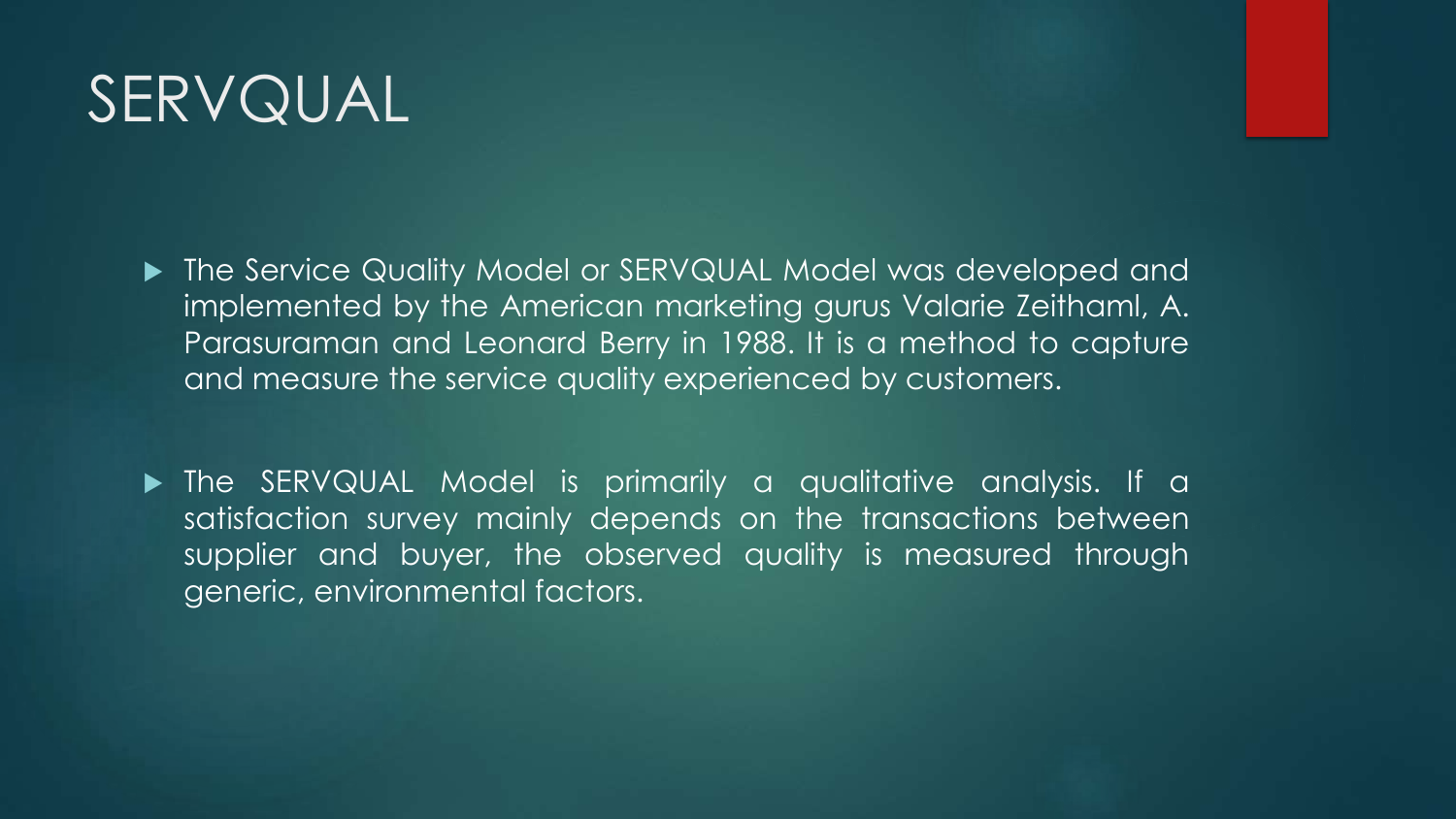#### *Measuring Service Quality SERVQUAL (RATER)*

 When it comes to ensuring service quality there are two important aspects to consider: the customer's expectations and the customer's perception of the performance. If the perceived performance exceeds expectations, the customer can be considered satisfied. If the expectations are not met, the customer will typically be dissatisfied.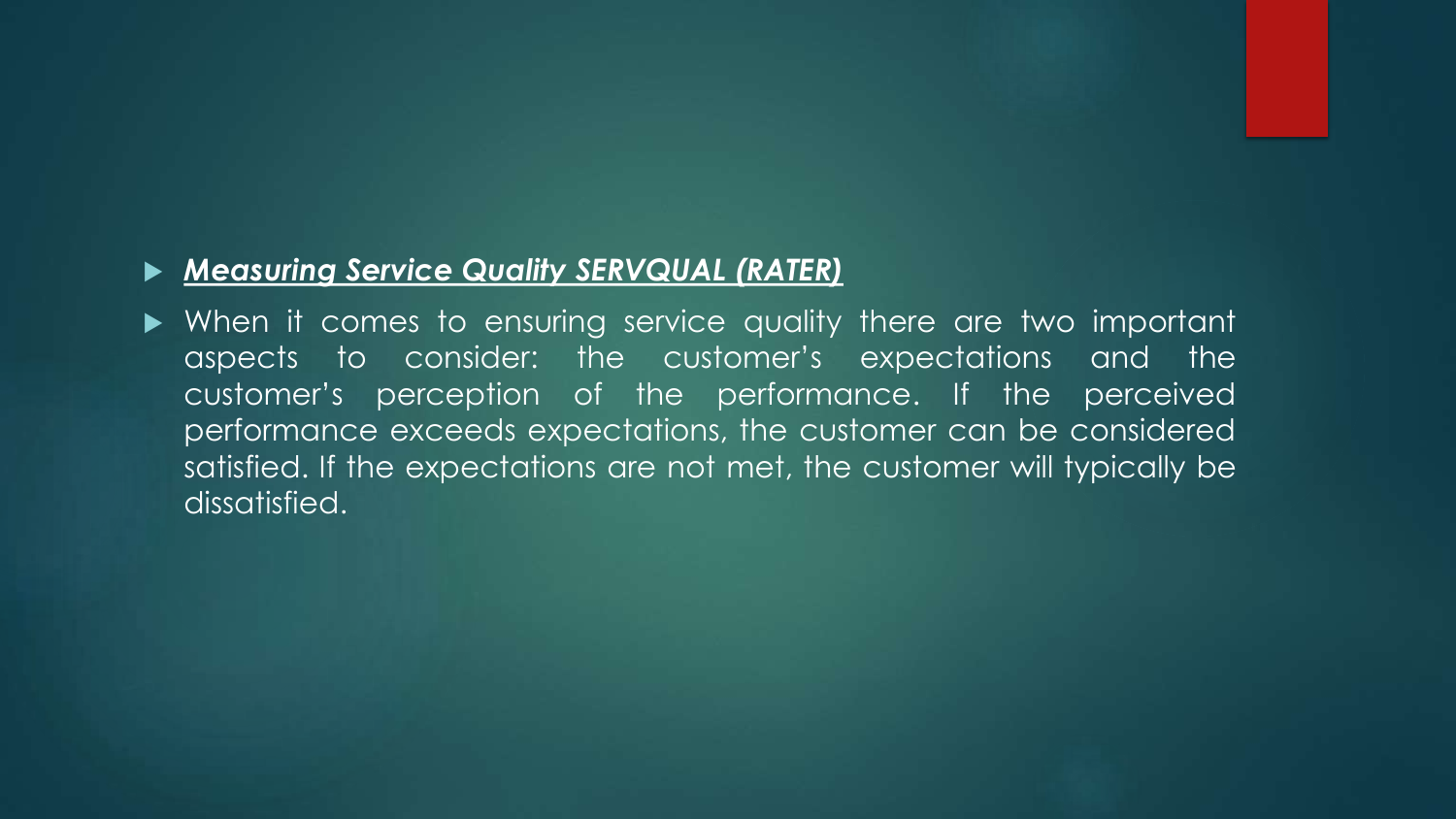#### RATER

- **Responsiveness** refers to how promptly the service provide is able to respond to the needs of the customer.
- *Assurance* is the level of confidence the customer has that the service will be performed adequately.
- **Tangibles** refers to the physical aspects involved in the rendering of services. This includes the facility, equipment and personnel that are performing the services.
- *Empathy* is the service provider's sense of caring and understanding of the customer and their needs.
- **Reliability** is the ability of the service provider to consistently provide services dependably and accurately compared to what was promised.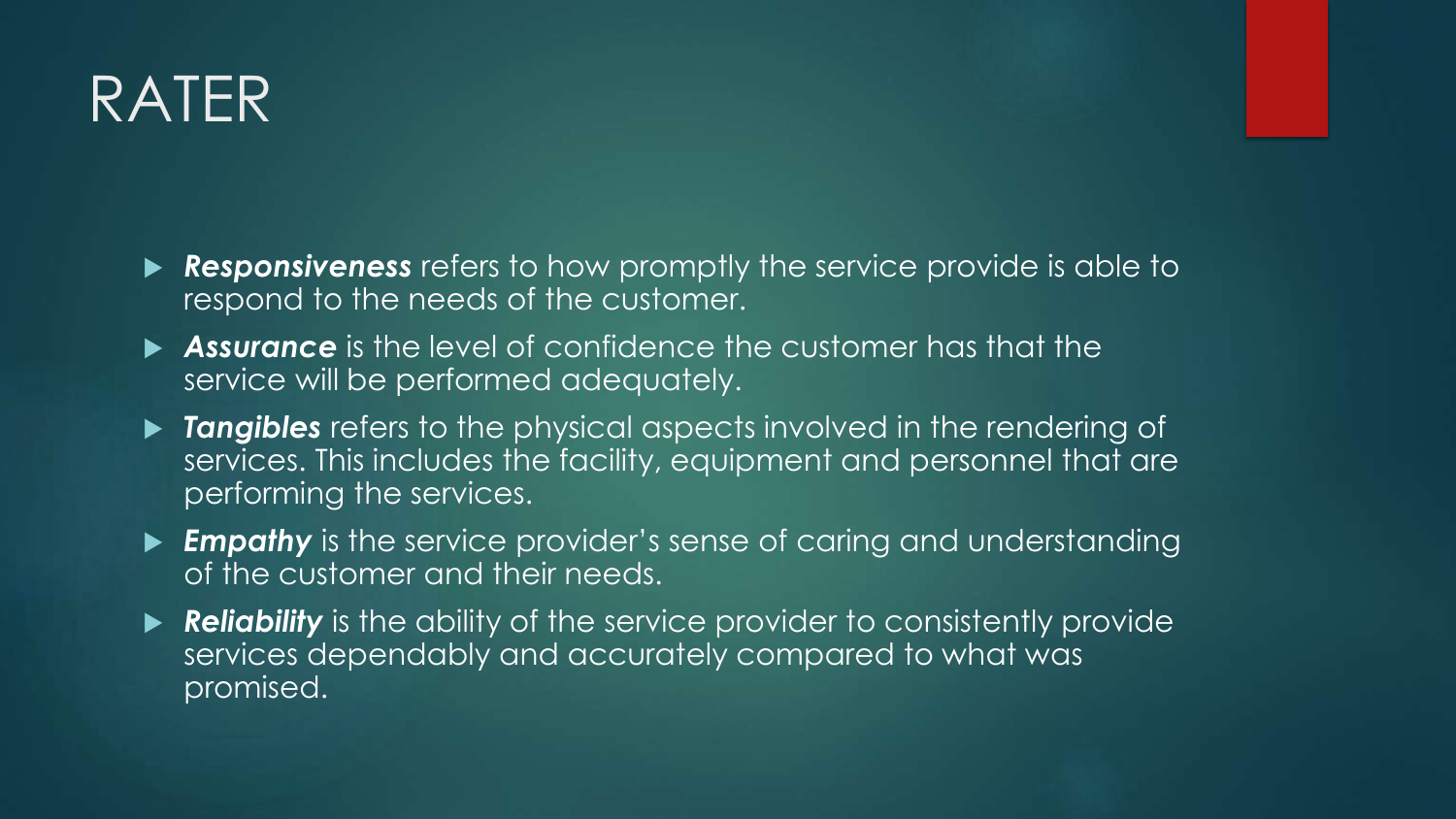#### *GAP 1: The listening gap*

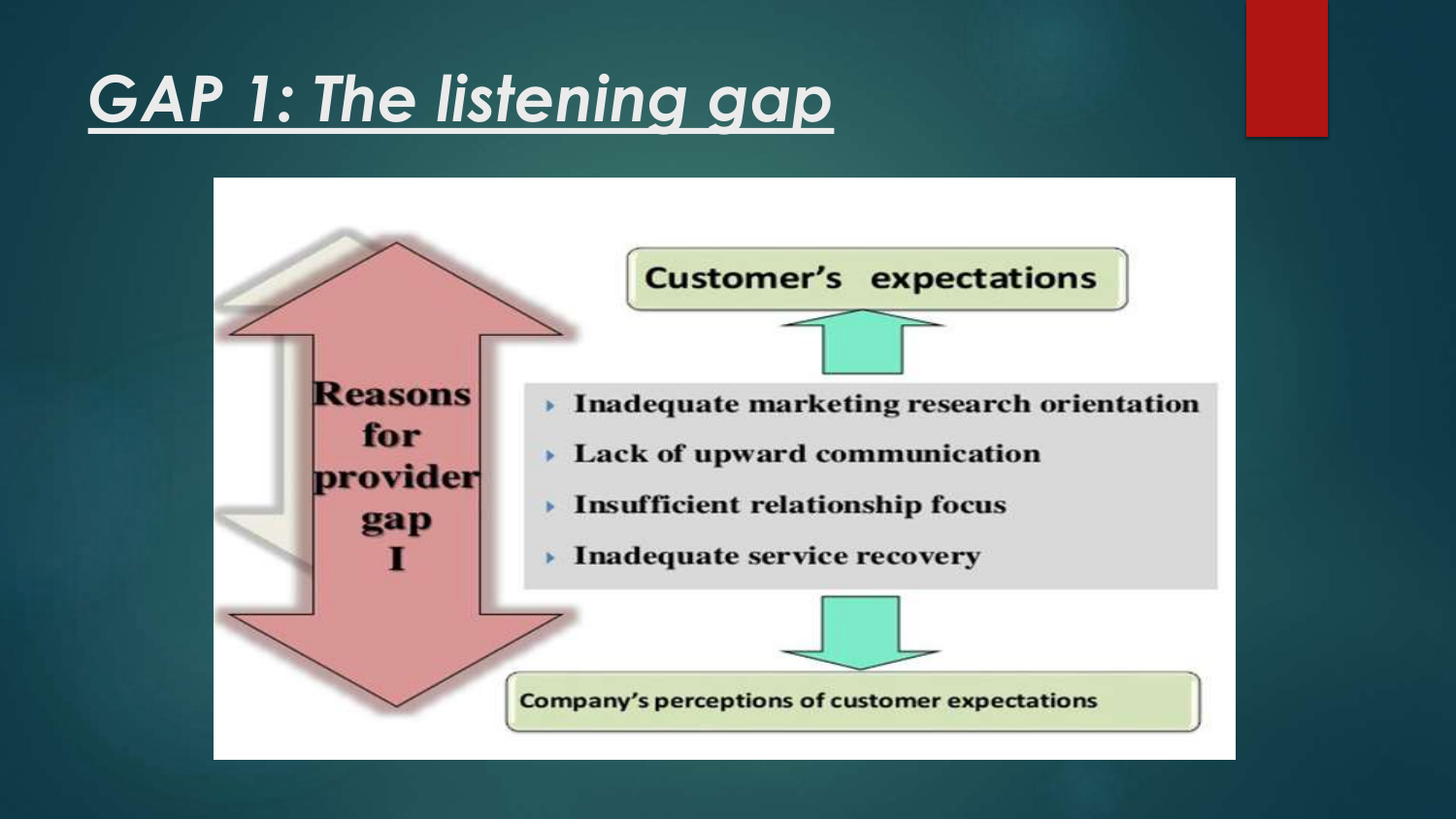# *GAP 2: The service design and standards gap*

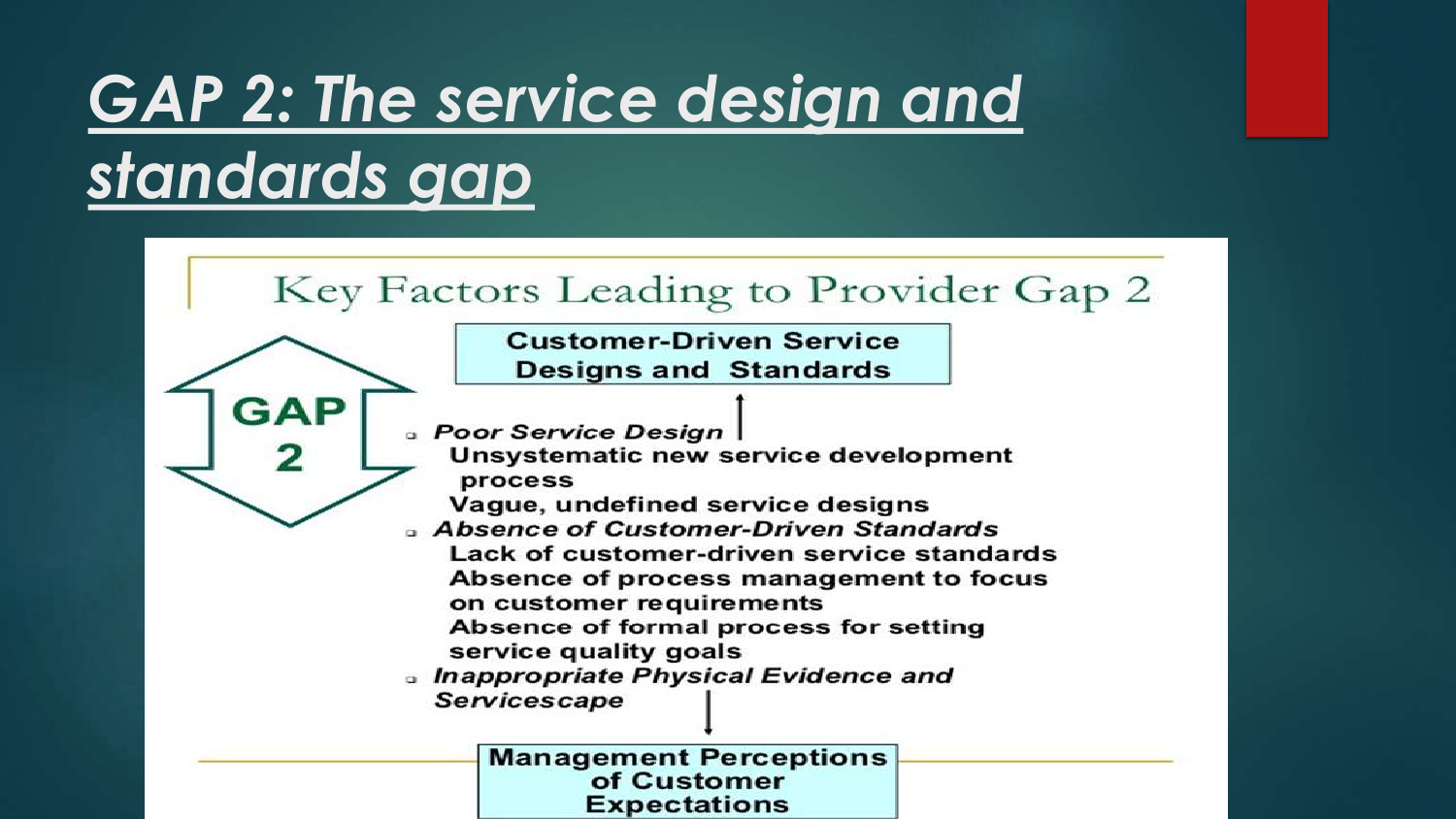# *GAP 3: The service performance*



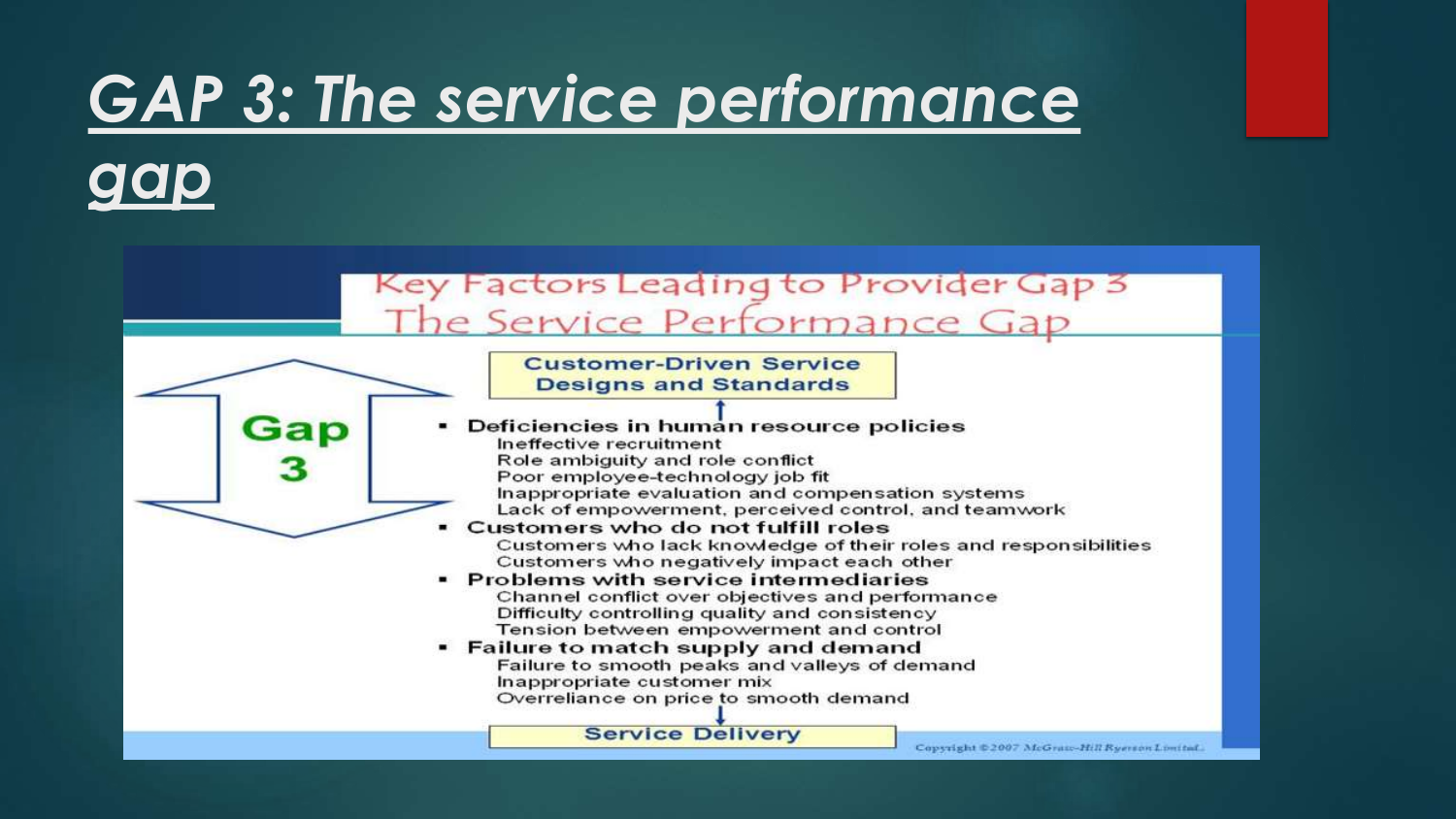# *GAP4: The communication gap*

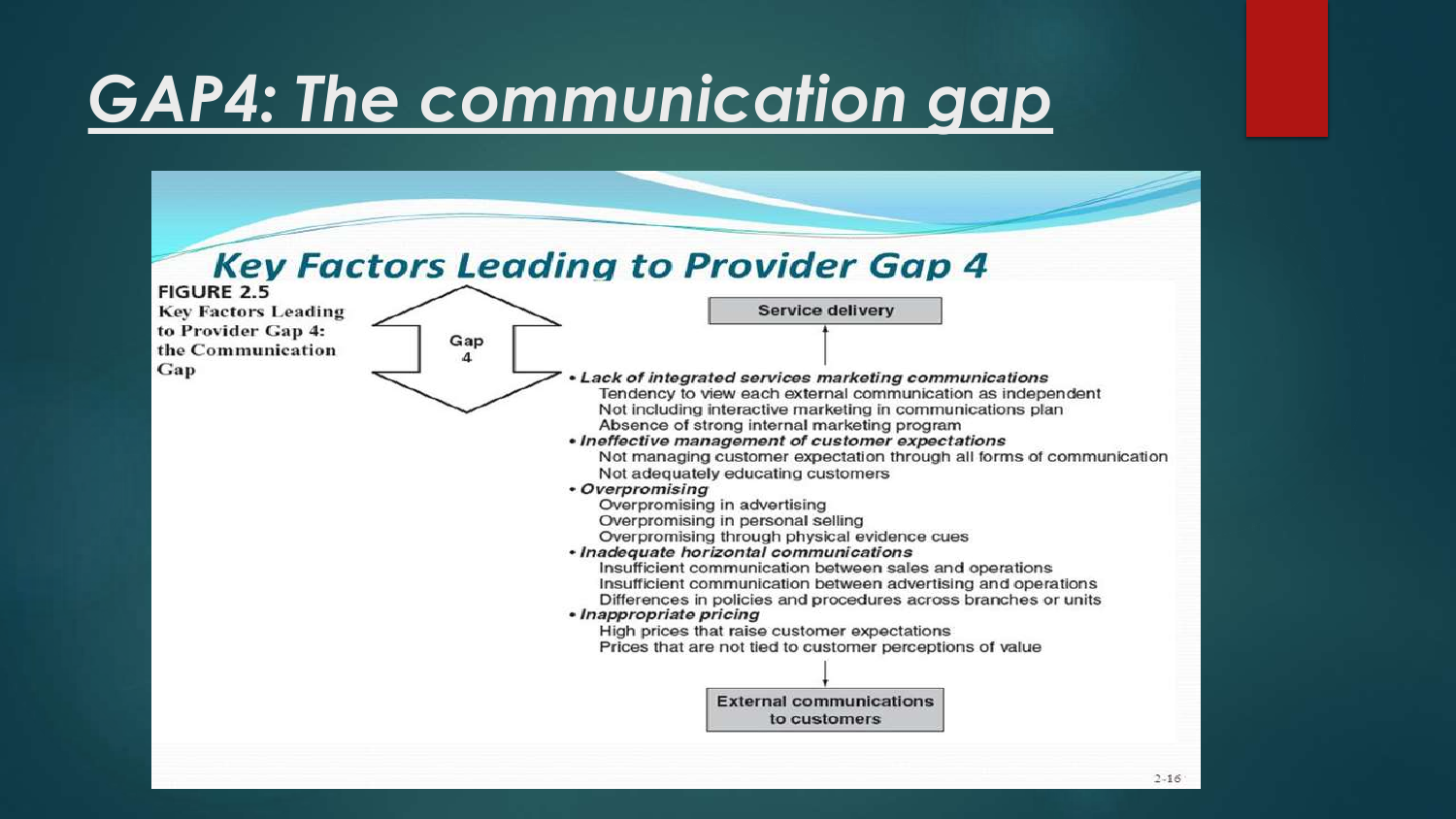#### *Gap 5- The Customer GAP*

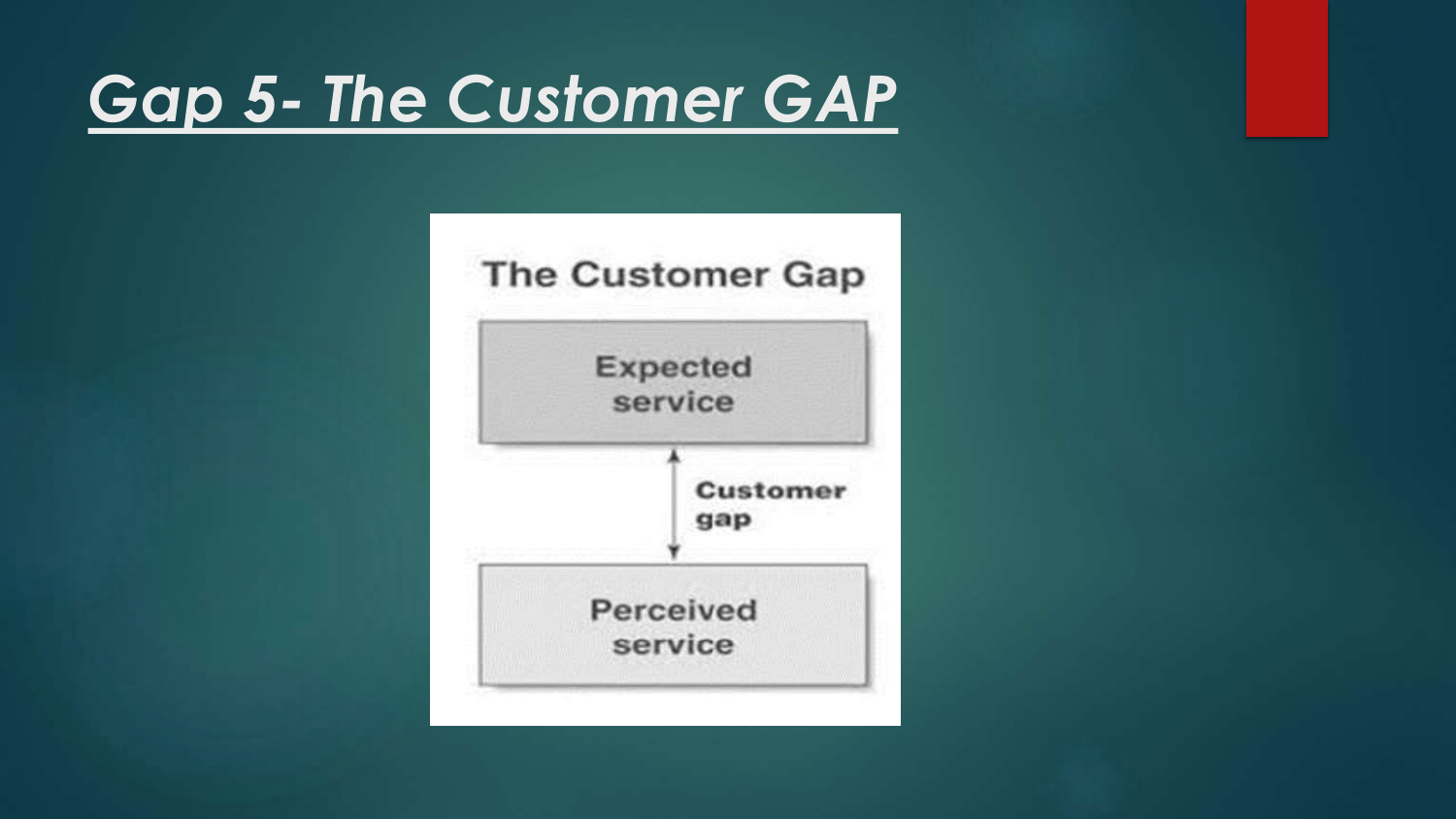#### **Gap Model of Service Quality**

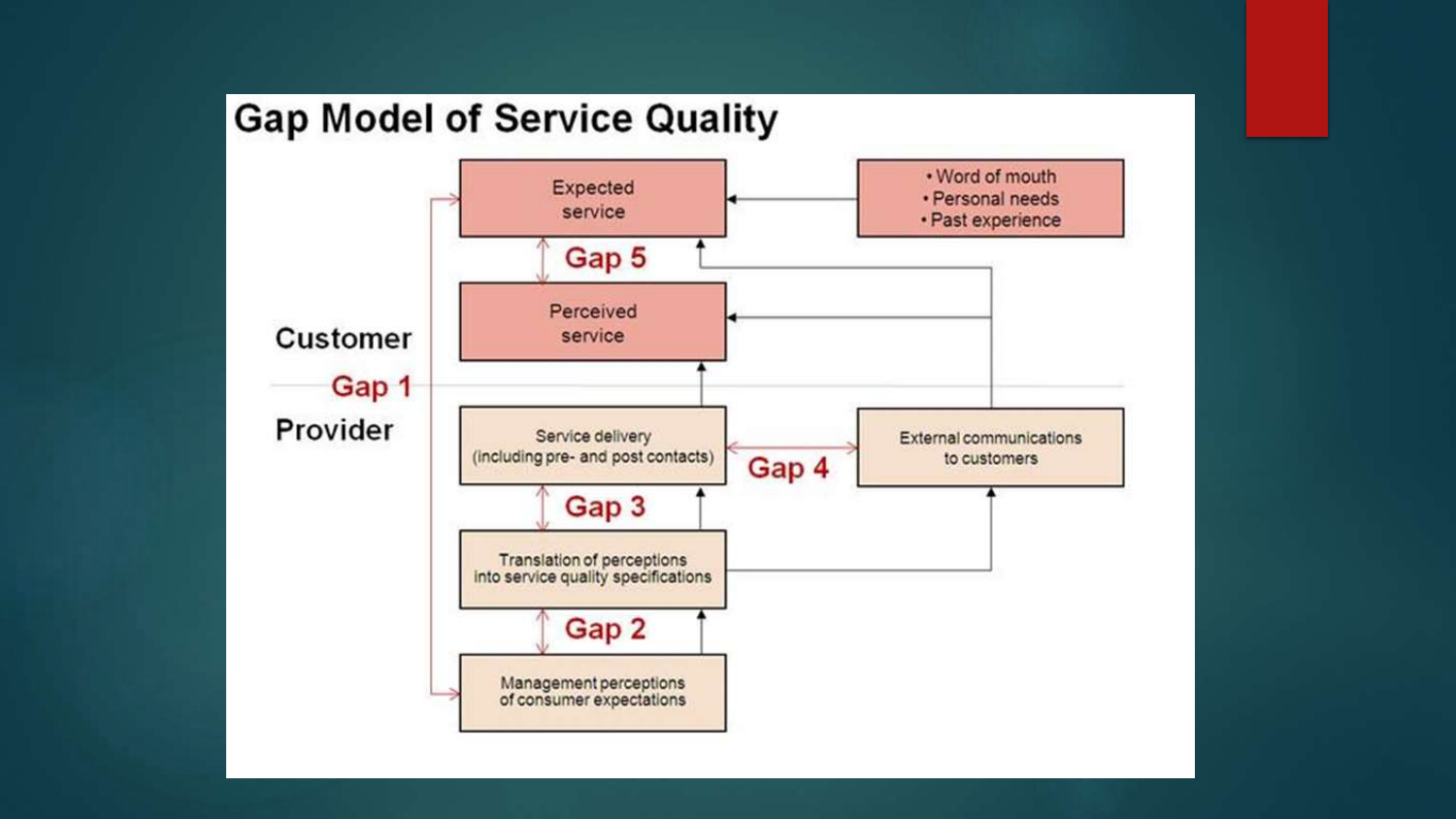The actual steps required to improve service quality will depend on the specific situation, but they can be grouped into three categories: understanding, performance, and communication.

Intertate the sest way to improve understanding of customer needs and expectations is to increase the amount of time that members of the organization, including management, spend observing and interacting with customers. This can include customer visits and shadowing those performing front line services. Customer surveys can also be used to collect information, although surveys do not remove the need for observing and interacting with customers directly.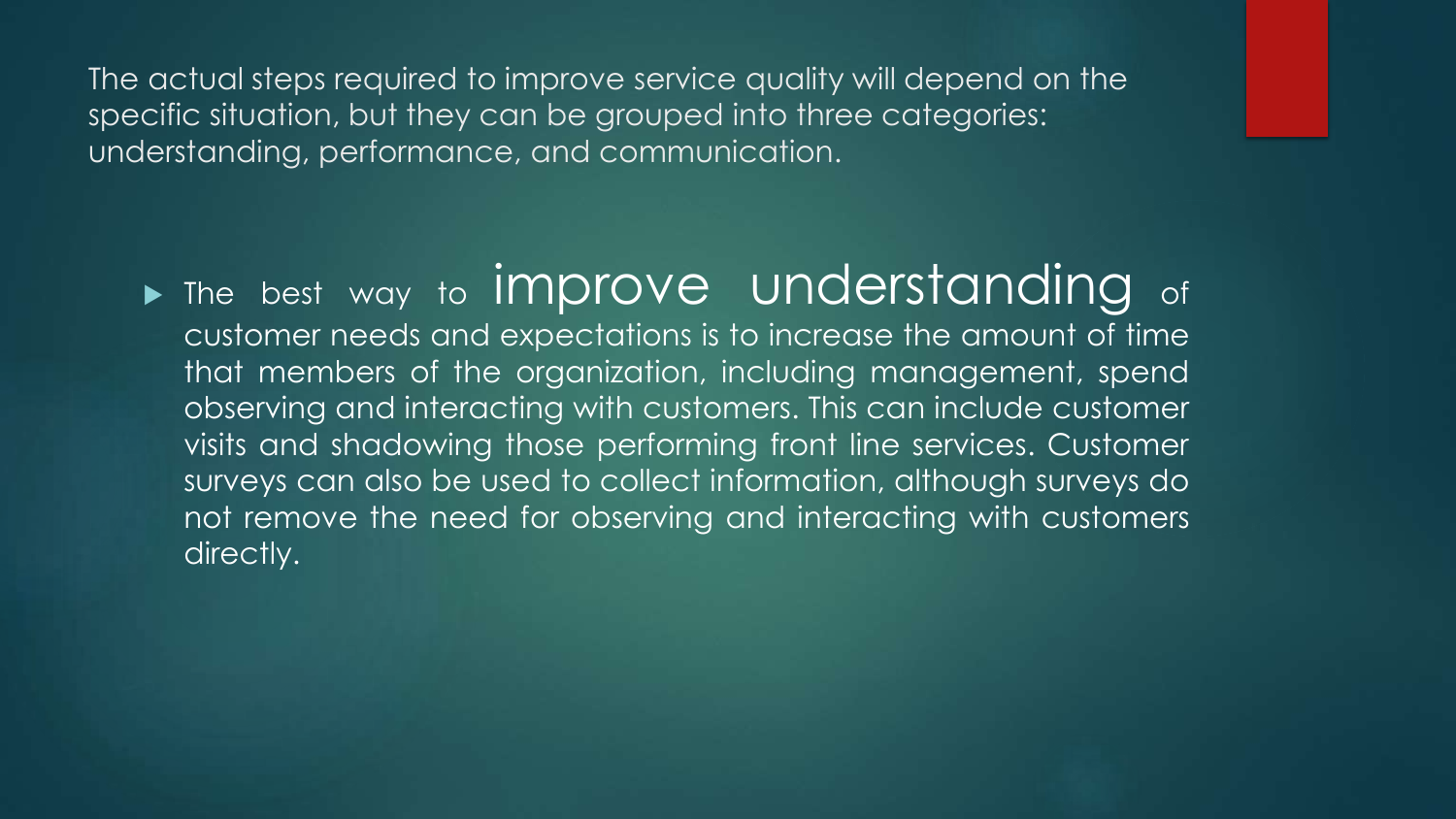#### Improving performance

- **Improving performance will depend on the specific services being** performed. The approaches however fall into two categories. One approach is to invest in creating service quality standards and developing rigorous training so that all employees understand how to properly perform services
- $\blacktriangleright$  The other approach is to hire great people, work hard to retain and motivate them, coach them in areas where they need improvement, and give them the freedom to delight customers.